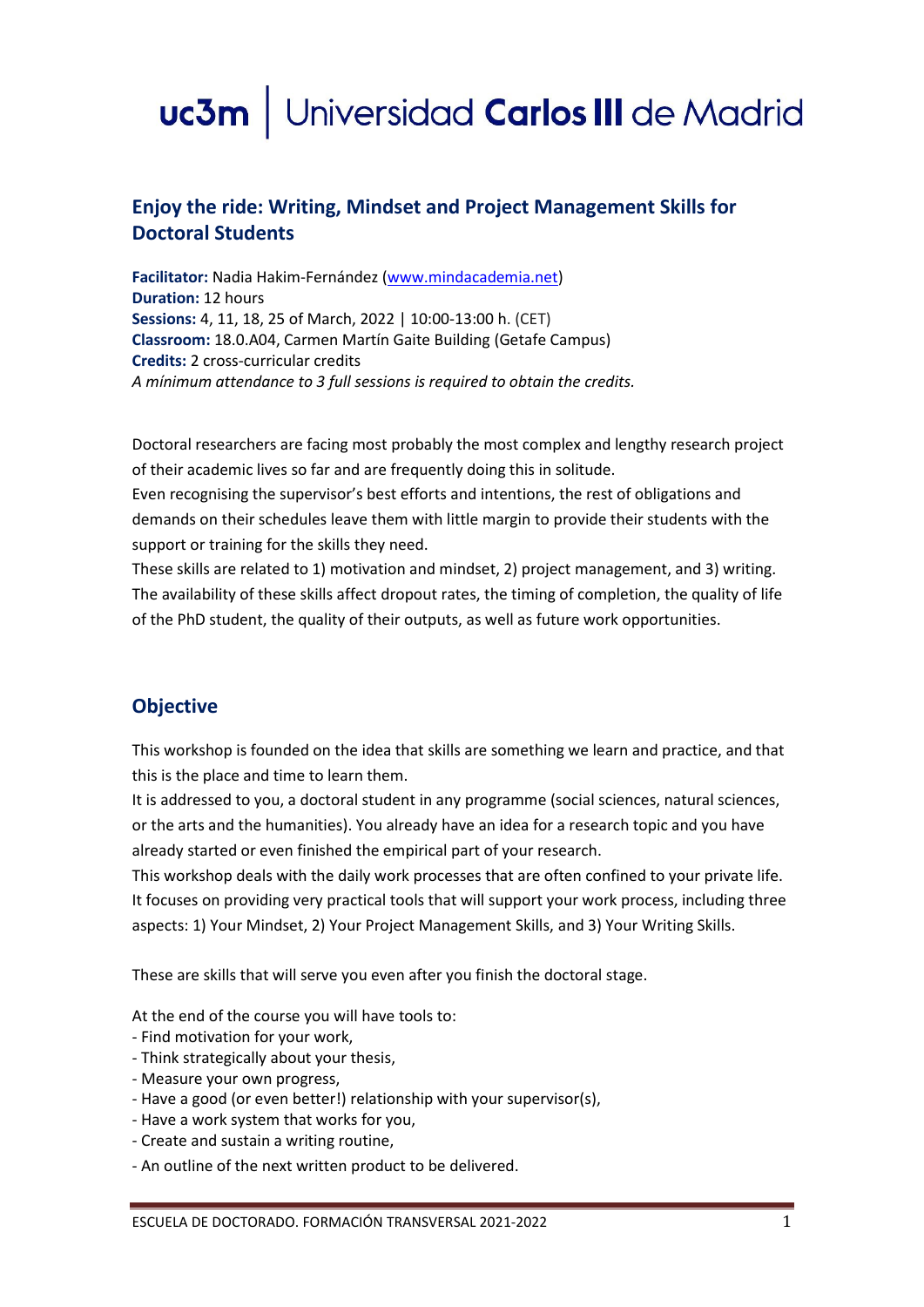## **Contents**

4 sessions (3 hours each)

#### **1. Mindset**

Why a PhD? Your present and future Take care of yourself Manage your inner critics and connect to your strengths Manage the feedback on your work Understand and hack procrastination

#### **2. Project management**

Map your project Design objectives you can accomplish Record your progress Improve your supervision relationship and dynamics. Systems for daily work.

#### **3. Write more, enjoy more. Getting started (1)**

Taking notes on your readings. Studying the structure of a thesis. Writing techniques: melt away your writing blocks. Outlining your text.

#### **4. Write more, enjoy more. Building momentum (2)**

Writing to who? Find your audience. What does finding your own voice really mean? Write an argument. Writing as a social practice: busting the myth of the loner intellectual

## **Methodology**

The sessions will combine explanations and time for individual and in-group practice. There will be specific assignments between one session and the next.

Time needed for individual practice during the week: 1 hour approximately.